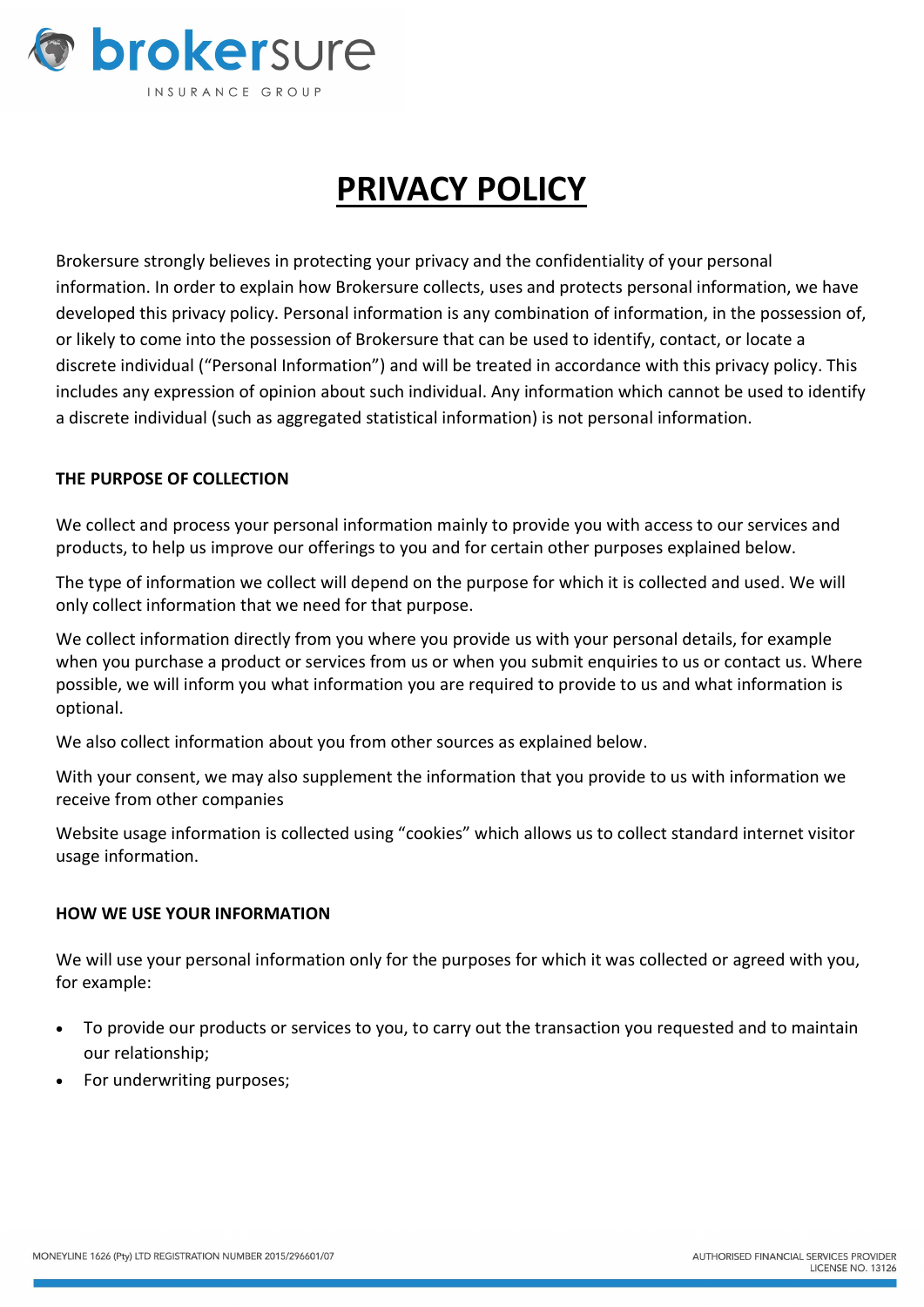

- To assess and process claims:
- To conduct credit reference searches or verification;
- To confirm and verify your identity or to verify that you are an authorised user for security purposes;
- For operational purposes, and where applicable, credit scoring and assessment and credit management;
- For purposes of claim checks
- For the detection and prevention of fraud, crime, money laundering or other malpractice;
- For debt tracing or debt recovery;
- To conduct market or customer satisfaction research or for statistical analysis;
- For audit and record keeping purposes;
- In connection with legal proceedings.

We will also use your personal information to comply with legal and regulatory requirements or industry codes to which we subscribe or which apply to us, or when it is otherwise allowed by law

# DISCLOSURE OF INFORMATION

We may disclose your personal information to our service providers who are involved in the delivery of products or services to you. We have agreements in place to ensure that they comply with these privacy terms.

We may share your personal information with, and obtain information about you from:

- Third parties for the purposes listed above, for example credit reference and fraud prevention agencies, law enforcement agencies;
- Other insurers to prevent fraudulent claims;
- Other companies in the short term insurance industry, when we believe it will enhance the services and products we can offer to you, but only where you have not objected to such sharing;
- Other third parties from whom you have chosen to receive marketing information.

We may also disclose your information:

- Where we have a duty or a right to disclose in terms of law or industry codes;
- Where we believe it is necessary to protect our rights.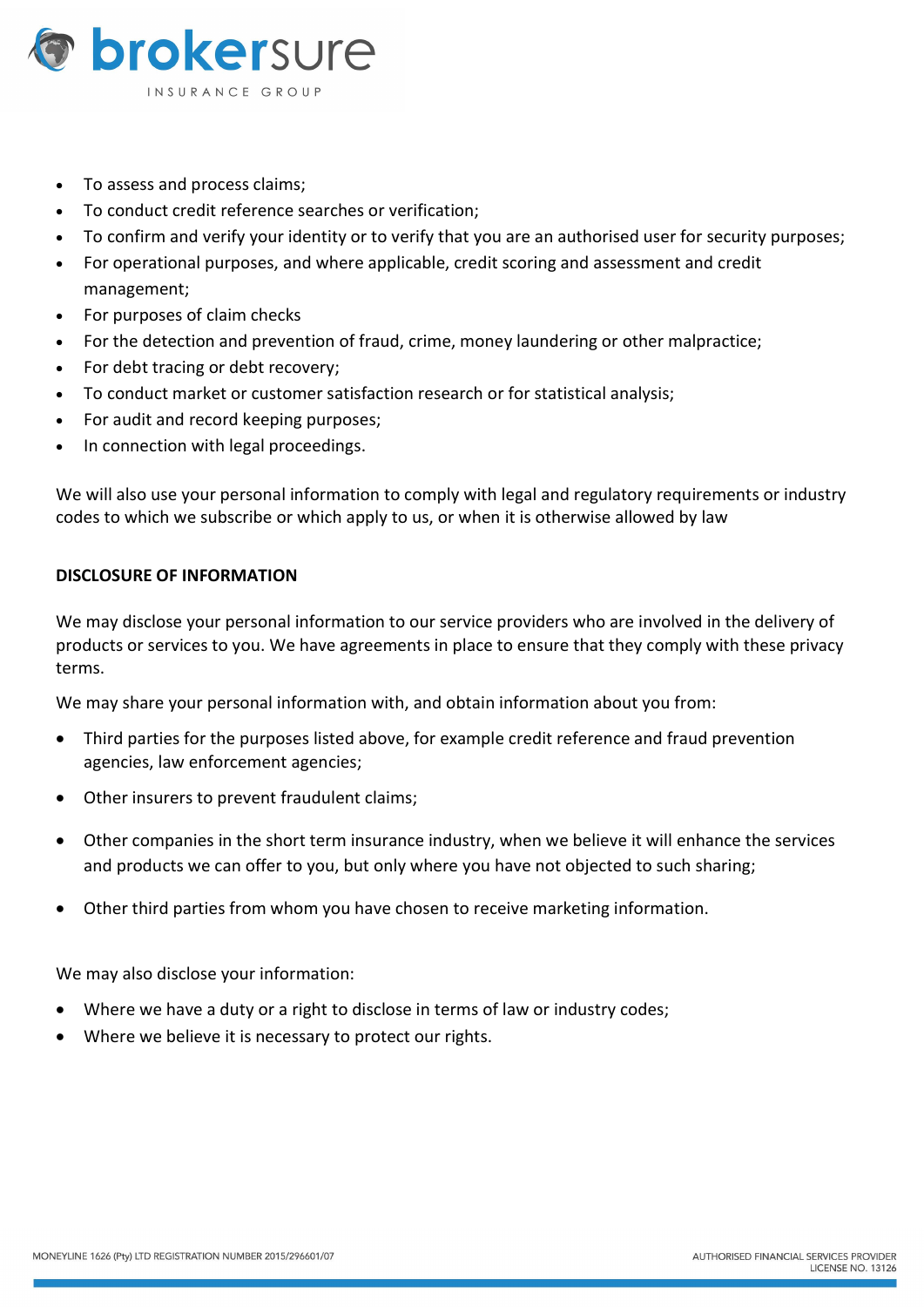

## INFORMATION SECURITY

We are legally obliged to provide adequate protection for the personal information we hold and to stop unauthorised access and use of personal information. We will, on an ongoing basis, continue to review our security controls and related processes to ensure that your personal information is secure.

Our security policies and procedures cover:

- Physical security;
- Computer and network security;
- Access to personal information;
- Secure communications;
- Security in contracting out activities or functions;
- Retention and disposal of information:
- Acceptable usage of personal information;
- Governance and regulatory issues;
- Monitoring access and usage of private information;
- Investigating and reacting to security incidents.

When we contract with third parties, we impose appropriate security, privacy and confidentiality obligations on them to ensure that personal information that we remain responsible for, is kept secure.

We may need to transfer your personal information to another country for processing or storage. We will ensure that anyone to whom we pass your personal information agrees to treat your information with the same level of protection as we are obliged to.

### YOUR RIGHTS: ACCESS TO INFORMATION

You have the right to request a copy of the personal information we hold about you. We will take all reasonable steps to confirm your identity before providing details of your personal information.

Please note that any such access request may be subject to a payment of a legally allowable fee.

### CHANGES TO THIS NOTICE

Please note that we may amend this Notice from time to time. Please check this website periodically to inform yourself of any changes.